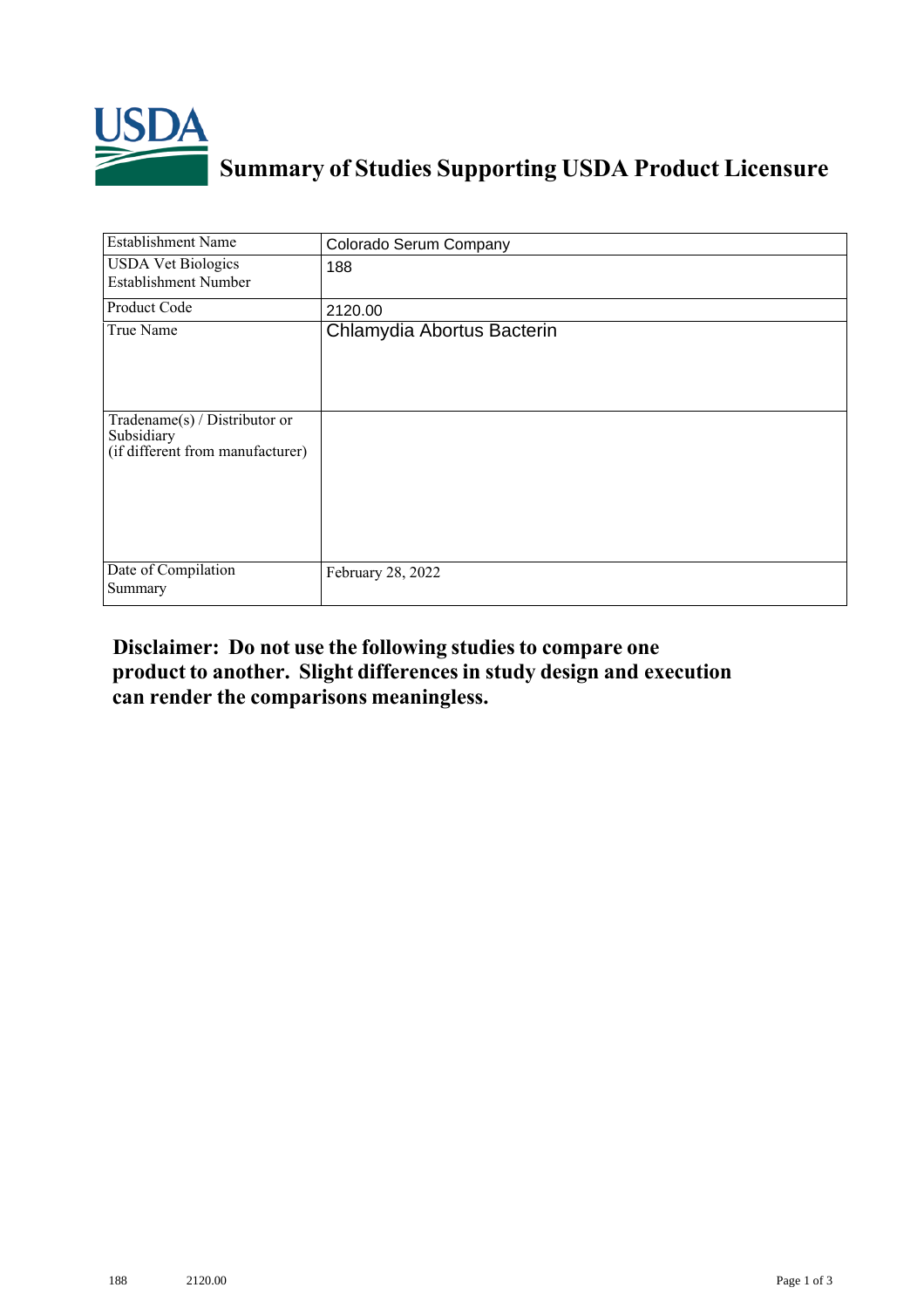| <b>Study Type</b>              | Efficacy                                                          |
|--------------------------------|-------------------------------------------------------------------|
| <b>Pertaining to</b>           | Chlamydia Abortus                                                 |
| <b>Study Purpose</b>           | To demonstrate efficacy against Ovine Enzootic Abortion caused    |
|                                | by Chlamydia abortus.                                             |
| <b>Product Administration</b>  |                                                                   |
| <b>Study Animals</b>           | Female sheep                                                      |
| <b>Challenge Description</b>   |                                                                   |
| <b>Interval observed after</b> |                                                                   |
| challenge                      |                                                                   |
| <b>Results</b>                 | Study data were evaluated by USDA-APHIS prior to product          |
|                                | licensure and met regulatory standards for acceptance at the time |
|                                | of submission. No data are published because this study was       |
|                                | submitted to USDA-APHIS prior to January 1, 2007, and APHIS       |
|                                | only requires publication of data submitted after that date.      |
| <b>USDA Approval Date</b>      | October 10, 1984                                                  |